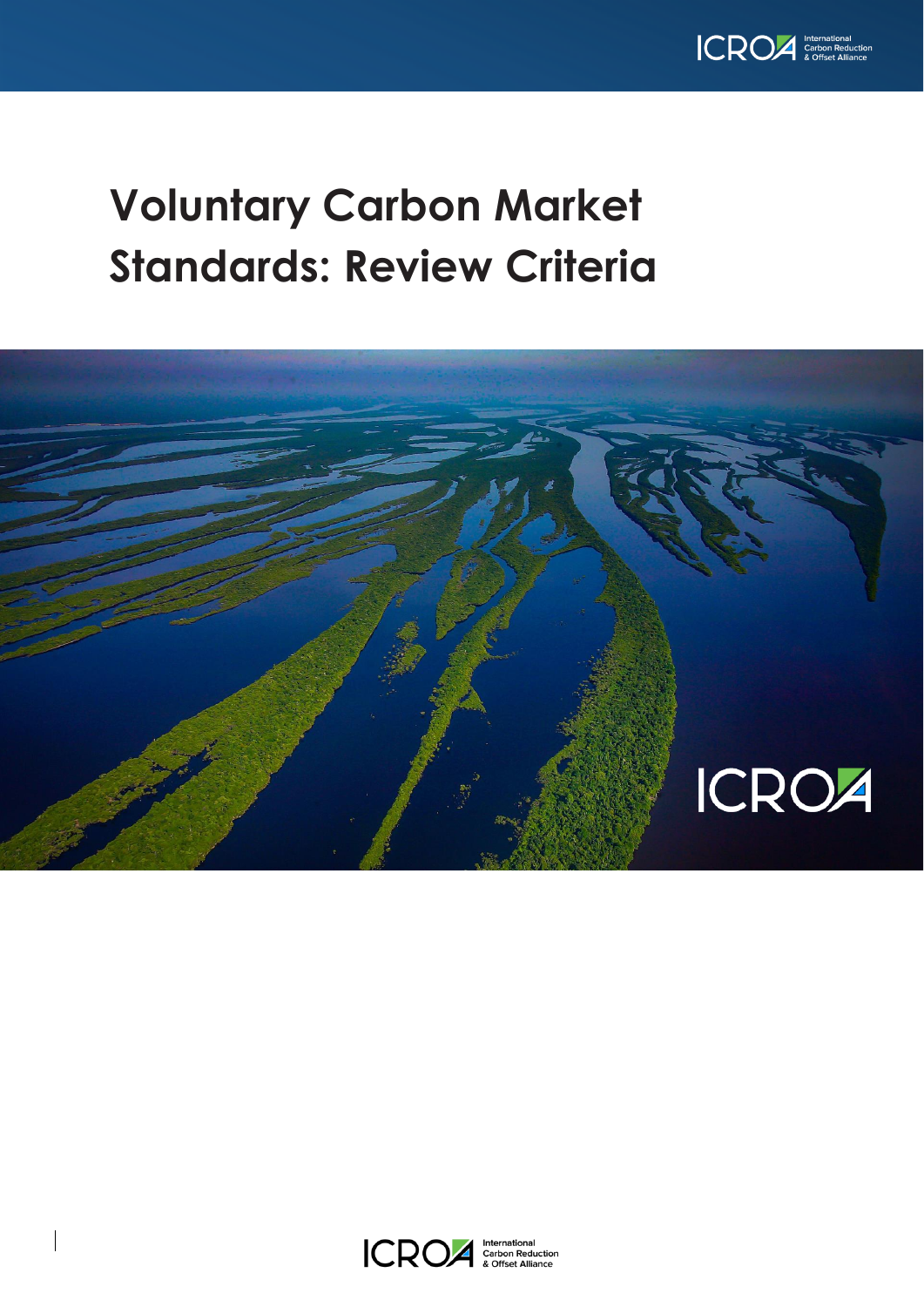

## **Review Criteria**

New Voluntary Carbon Market (VCM) Standards under the ICROA Code may be proposed at any time. New Standards are accepted into the Code if they meet ICROA's Review Criteria, and the ICROA Executive Committee votes to accept the new Standard.

- ICROA developed the Review Criteria using the principles laid out in the ICROA Code of Best Practice.
- The key principles in the ICROA Code of Best Practice are that carbon credits validated and verified by permitted Standards must be: Real, Measurable, Permanent, Independently Verified, Additional and Unique.
- The Review Criteria are divided into essential and discretionary Criteria. A Standard must meet the essential Criteria to be included in the ICROA Code of Best Practice and should meet the discretionary Criteria.

## **Essential Criteria**

- **1.** The Standard was designed and is managed by an independent<sup>1</sup> organisation or group of organisations.
- **2.** The Standard has a robust governance<sup>2</sup> process and is well managed<sup>3</sup>:
	- **a.** The governance process is transparent.
	- **b.** Independent decision makers manage the Standard.
	- **c.** The Standard provides oversight to the validators'/verifiers' work, and ensures the work is impartially and rigorously conducted, appropriate to the requirements of the standard.
- **3.** The Standard is linked to a publicly accessible registry, independent of the carbon credits provider, which tracks issued carbon credits to ensure uniqueness for each tonne.
- **4.** The Standard requires that offsetting projects and carbon reduction claims are independently validated and verified. Validation and verification must be carried out by a suitably qualified, independent organisation.
- **5.** The offsetting principles identified within the ICROA Code of Practice are met by carbon

<sup>&</sup>lt;sup>3</sup> i.e. the Standard achieves its specified programme objectives through soundly managed day to day operations.



<sup>1</sup> Independent is defined as a non-conflicted organisation and evidence is required to demonstrate that the organisation/s are not conflicted for example, by dual roles in the carbon market.

<sup>2</sup> Governance defined by Chartered Institute for Public Finance and Accountability (CIPFA –UK) as:

<sup>•</sup> Openness: access to information, communication with stakeholders and appointments to posts

<sup>•</sup> Financial and performance management: annual reports and corporate planning

<sup>•</sup> External review: audit arrangements and regulation

<sup>•</sup> Due process: compliance with the law, standards of behaviour and conflicts of interest

<sup>•</sup> Redress: complaints mechanisms and independent review